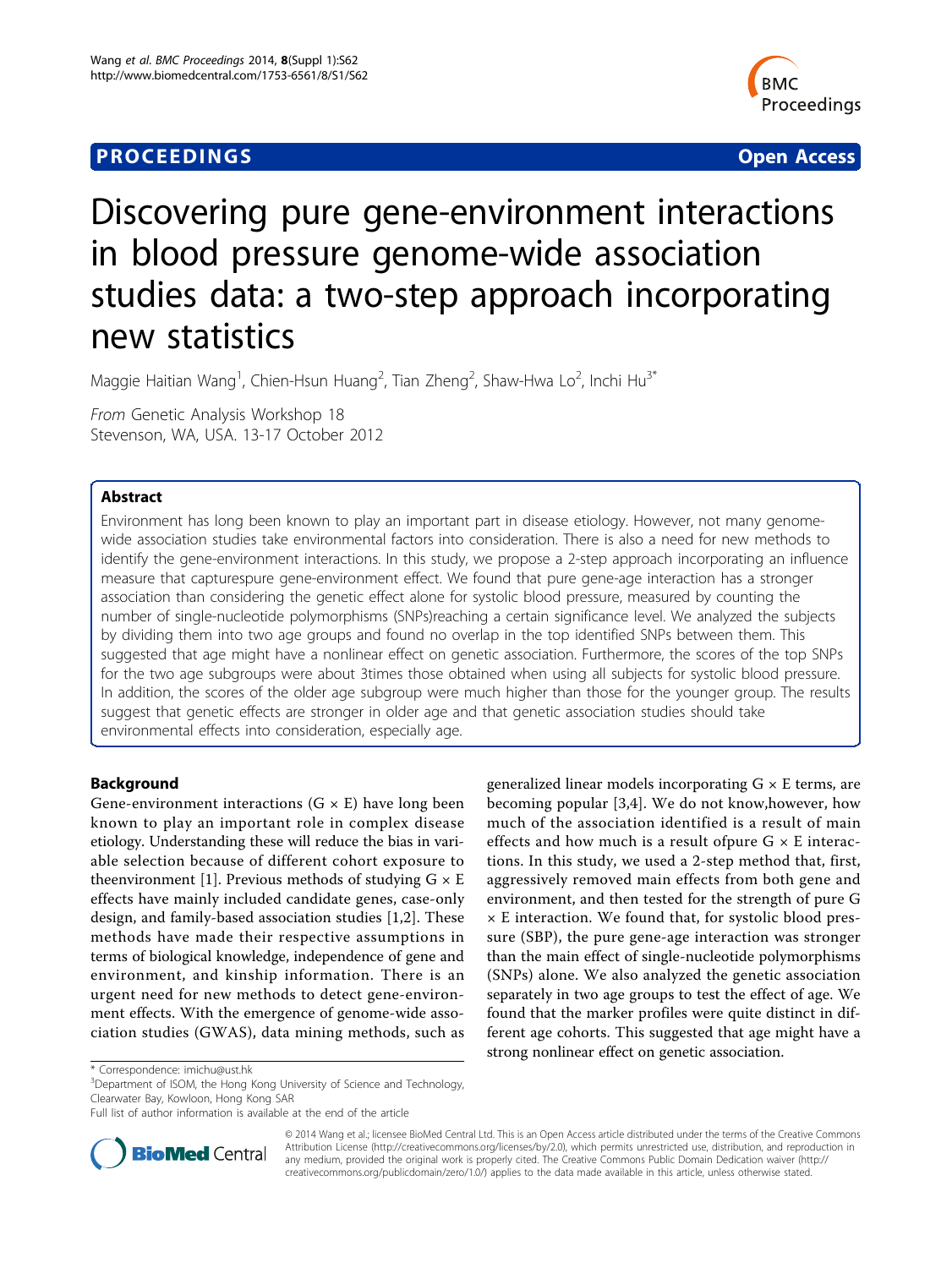### Methods

# Dataset

The dataset adopted in this study was provided by Genetic Analysis Workshop 18 (GAW18), for which real phenotypes and genotypes from the San Antonio Family Studies are used. We focused on chromosome 3, which includes 62,915 SNPs. There were 142 unrelated individuals, for whom information is available on SBP, diastolic blood pressure (DBP), age, smoking status, and use of antihypertension medication. Although there were 4longitudinal measurements of the phenotypes, we considered only the first measurement, which had the fewest missing values. After removing the missing values, the data for 130 unrelated individuals were retained for further analysis.

## Detecting pure  $G \times E$  effects

# Step 1: Removal of main effect of gene and environment

For each SNP and an environmental factor, we remove their main effects on  $y$  by taking the residual (res) of projection pursuit regression (PPR) [[5\]](#page-4-0). The PPR smooths the regression surface following an additive model of (nonlinear) smoothing functions (S) based on a linear combination of predictors  $(\alpha_m \cdot x)$ , expressed as follows:

$$
\gamma = \sum_{m=1}^{M} S_{\alpha_m}(\alpha_m \cdot x) + \epsilon
$$

where  $S_{\alpha_m}$  is the  $m^{\text{th}}$  smooth function of any linear combinations of x. Because PPR does not assume linear relation of the predictors, both nonlinear and linear effects can be removed from the residual. It is calculated using R package  $ppr$  in a stepwise manner by first removing the main effect of the environment, and then the main effect of the gene, without considering the interactions among them.

# Step 2: Evaluation of interactions by an influence measure

An influence measure wasintroduced by Lo and Zheng [[6\]](#page-4-0) to capture the interaction effects based on partitions by a variable subset. It has been shown to be very effective in capturing joint effects, even when main effects are weak. Important SNPs were found for inflammatory bowel disease and confirmed by later experimental results [[7\]](#page-4-0). This also worked in a classification algorithm that achieved the lowest error rates in predicting several cancer datasets [\[8\]](#page-4-0).

Assuming that we have discrete explanatory variables, for a given subset of variables (either gene-gene  $[G \times G]$ or  $G \times E$ ), a partition of the observations can be created. For example, if  $x_1$  and  $x_2$  take values of either 0 or 1, we will have a partition of four cells. If the phenotype of interest is Y, the influence measure takes the form

$$
I = n^{-1} \sum_{i} n_i^2 (\overline{Y_i} - Y)^2
$$

where *i* runs through the partition cells,  $n_i$  is the number of observations in cell  $i$ ,  $n$  is the total number of observations,  $\bar{Y}_i$  is the local mean of phenotypes in cell *i*, and  $\bar{y}$  is the overall mean. When the partition contains no association information, cell mean  $\bar{Y}_i$  should be very close to the overall mean  $\bar{Y}$ . By contrast, when a subset of variables has a joint influence on Y, the difference between  $\bar{Y}_i$  and  $\bar{Y}$  will be large. The effect will be captured by the squared deviation and weighted by  $n_i^2$ , resulting an elevated I-score. The proposed method complements main effect methods. So one can find main effect first by using another method, and then add the interaction features back.

For each SNP and an environmental factor, the phenotype of interest  $(Y)$  is replaced by the residual calculated in Step 1, resulting in:

$$
I = n^{-1} \sum_{i} n_i^2 (\overline{res_i} - \overline{res})^2
$$

The significance of the I-score is evaluated by permutation on the phenotype of the data set  $10<sup>7</sup>$  times.

### Dichotomization of age

Smoking and medication are both discrete variables. We dichotomize age by a 2-mean clustering method (k-means in R). The cutoff value was found to be 55. Thus, if age is >55 years, the age is coded as 1, otherwise it is coded 0.

#### Nonlinear gene-age association

Current GWAS assume that a biomarker affects disease, independent of age, so most SNPs identified in the literature are those with strong association across the whole age range. What if some genetic effect is nonlinear with age: In one's youth a group of SNPs influences the phenotype,whereas in old age some other group of SNPs takes effect? To test this hypothesis, we divided the individuals into two groups by the same 2-mean clustering threshold, at age 55 years. There were 76 subjects age ≤55 years (the younger group) and 54 subjects age >55 years (the older group). We selected the top SNPs (G effect) within each group by I-score and checked to what extentthese SNPs overlapped.

#### Results

#### Detecting pure gene-environment effects

# Pure gene-age association is stronger than SNP main effect for SBP

Using the 2-step approach, the I-score of the pure interactions of  $G \times E$  was calculated after the main effects of both SNP and environmental factorswere removed; p values were obtained by permuting the phenotype  $10<sup>7</sup>$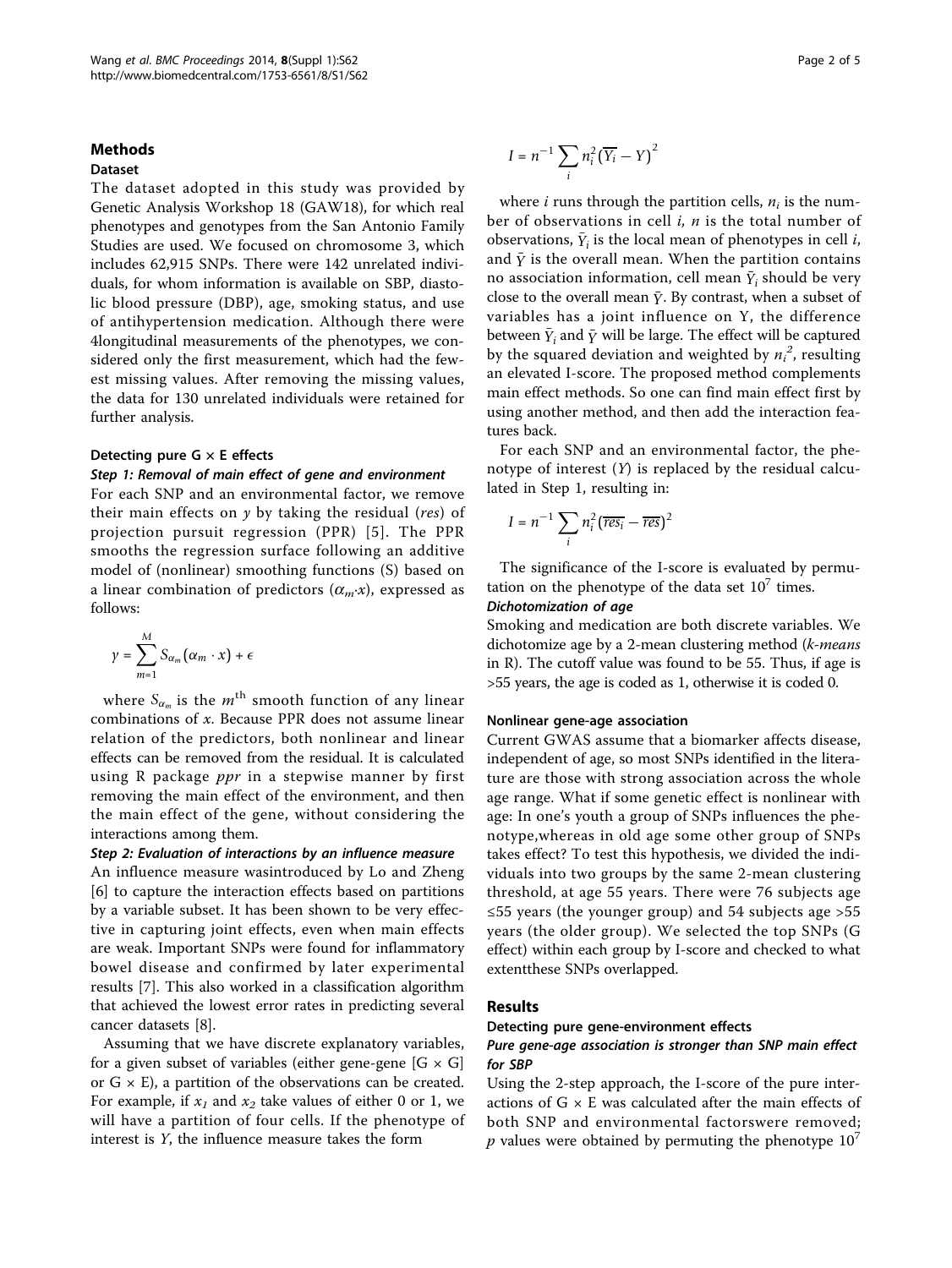times. Table 1 displays the number of SNPs, for which corresponding pure  $G \times E$  interactions reached each significance level. The result for G alone appears in the last row of the table. Pure  $G \times E$  interaction shows a strong association, even when the main effect has been taken away. Consider, for example, SBP: gene-age  $(G \times age)$ interaction resulted in 150 SNPs with a p value  $\langle 10^{-3}$ and 29 SNPs with a  $p$ value <10<sup>-4</sup>, far more than the main genetic effect, which had only 41 SNPs with pvalue  $<10^{-3}$  and 5 SNP with *p*value <10<sup>-4</sup>. Smoke and medication had no pure interaction effects with *p*value <10<sup>-3</sup>. For comparison purposes, the main effects of E only are also calculated, using the F-statistics of a linear regression model with all E terms included, which had a *p* value of 4.15 ×  $10^{-13}$ ; the main effects of all E terms on DBP gave a *p*value of  $9.97 \times 10^{-5}$ .

# Nonlinear gene-age association Analysis for SBP

The subjects were divided into two groups (older than age 55 years or 55 years of age and younger) and the I-score of SNPs within each age group was calculated and ranked (Table 2). There were 3very interesting observations:

1. There was no overlap between the top SNPs from the two age groups (the first overlap occurred at the 202nd and 92nd SNP in the two groups, respectively).

2. The I-scores of the top SNPs in age subgroups were about 3times as great as the overall I-scores calculated disregarding age (using all subjects) (see Table 2). We know that under the null hypothesis, when no association exists for a marker subset, the expected I-score is 1. The result suggests that, in this dataset, most genetic SNPs did not affect blood pressure uniformly across all age ranges. The number 1 marker rs16851260, which has an I-score of 90.44 identified by pure SNP-age interaction using 130 subjects, only ranked 6th in the subgroup of age >55 years but had a much higher I-score of 142.42. This means that this marker has a stronger

| Table 1 The number of SNPs reaching three levels of |  |
|-----------------------------------------------------|--|
| significance (via permutation)                      |  |

| Significance level reached |            | $< 10^{-3}$        | $< 10^{-4}$      | $< 10^{-5}$             |
|----------------------------|------------|--------------------|------------------|-------------------------|
| $G \times aqe^*$           | SBP        | 150<br>$(0.24\%)*$ | 29<br>$(0.46\%)$ | (0.0016%)               |
|                            | <b>DBP</b> | 92<br>(0.15%)      | 11<br>$(0.17\%)$ | 4<br>$(0.0064\%)$       |
| $G^{\dagger}$              | SBP        | 41<br>$(0.65\%)$   | (0.0079%)        | (0.0016%)               |
|                            | <b>DBP</b> | 58<br>$(0.92\%)$   | 6<br>(0.0095%)   | $\left( \right)$<br>(0) |

The percentages of the number of significant SNPs out of total number of SNPs (62,915) are shown in parentheses

\*The pure G  $\times$  age interactions found by 2-step method.

† The main effect of G by I-score.

|     |  |  |  | Table 2 Nonlinear age effect on genetic association for |  |
|-----|--|--|--|---------------------------------------------------------|--|
| SBP |  |  |  |                                                         |  |

| a. Age $\leq$ 55 years (76 observations) |        |                                    |              |         |                 |  |
|------------------------------------------|--------|------------------------------------|--------------|---------|-----------------|--|
| Rank                                     | SNP no | SNP name                           | Gene         | l-score | Overall I-score |  |
| 1                                        | 14166  | rs9834970                          | <b>NA</b>    | 77.94   | 20.70           |  |
| 2                                        | 4557   | rs159154                           | <b>BRPF1</b> | 68.90   | 19.03           |  |
| 3                                        | 12457  | rs12493391                         | <b>NA</b>    | 68.29   | 34.50           |  |
| 4                                        | 58703  | rs2239626                          | DGKG         | 65.98   | 10.36           |  |
| 5                                        | 269    | rs12715600                         | <b>NA</b>    | 65.86   | 39.59           |  |
| 6                                        | 32020  | rs1350790                          | <b>NA</b>    | 65.69   | 12.43           |  |
| 7                                        | 24555  | rs10510935                         | <b>NA</b>    | 64.50   | 27.97           |  |
| 8                                        | 55694  | rs1454149                          | <b>NA</b>    | 63.61   | 14.63           |  |
| 9                                        | 24613  | rs4688557                          | <b>NA</b>    | 61.44   | 11.93           |  |
| 10                                       | 24461  | rs1517931                          | <b>NA</b>    | 59.60   | 18.07           |  |
|                                          |        | b. Age >55 years (54 observations) |              |         |                 |  |
| Rank                                     | SNP no | SNP name                           | Gene         | l-score | Overall I-score |  |
| 1                                        | 49032  | rs9825291                          | <b>NA</b>    | 172.46  | 63.61           |  |
| $\overline{2}$                           | 25762  | rs7427984                          | <b>NA</b>    | 167.36  | 57.98           |  |
| 3                                        | 36285  | rs7647147                          | <b>NA</b>    | 150.21  | 93.71           |  |
| 4                                        | 60876  | rs2669973                          | <b>NA</b>    | 149.84  | 59.60           |  |
| 5                                        | 1951   | rs711578                           | LRRN1        | 148.09  | 76.97           |  |
| 6                                        | 51800  | rs16851260                         | <b>NA</b>    | 142.42  | 90.44           |  |
| 7                                        | 49026  | rs9875837                          | NA.          | 139.68  | 55.26           |  |
| 8                                        | 33365  | rs17176829                         | <b>NA</b>    | 134.32  | 41.67           |  |
| 9                                        | 62781  | rs2686110                          | <b>BDH1</b>  | 134.12  | 54.28           |  |
| 10                                       | 60748  | rs1016618                          | <b>NA</b>    | 133.97  | 74.78           |  |

genetic association in the older age group and, if calculating it using the general population, would dilute this marker's association effect.

3. Moreover, for SBP, the average I-score in the older age group is much higher than in the younger subgroup. For example, using the top 10 markers, the difference is 2.2 times. The result suggests that genetic association for SBP is much stronger in the older age group than in the youngerage group.

#### Analysis for DBP

Similar to previous results for SBP, for DBP, nonoverlapping top genetic SNPs were observed in the younger and older age groups (Table [3](#page-3-0)). The first overlapping top marker occurred at the 69th and 108th place in the two groups, respectively, which suggests that there might be a nonuniform genetic effect across age range. In addition, the association effect in older age subgroups is stronger than using all subjects, reflected by the higher I-score of the subgroup than when using all subjects. Finally, the average I-score in the older age group is much higher than in the younger group. As an example, the difference is 1.4 times for the top 10 markers. This shows that the genetic effect is slightly stronger in old age than in youth for DBP. Overall, the findings for DBP are consistent with those for SBP, but with weaker magnitude.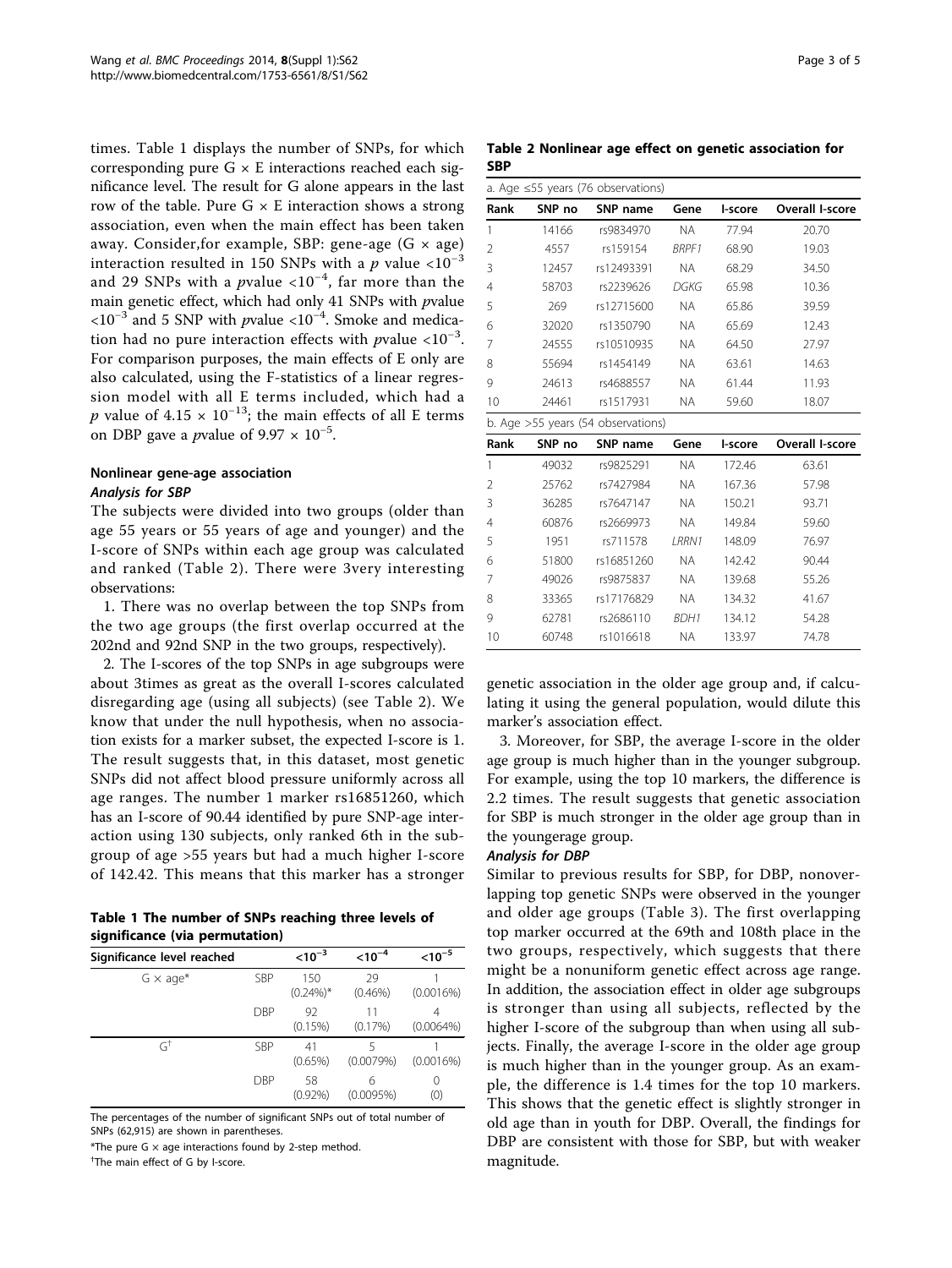<span id="page-3-0"></span>Table 3 Nonlinear age effect on genetic association for DBP

| a. Age $\leq$ 55 years (76 observations) |        |                                    |           |         |                 |  |
|------------------------------------------|--------|------------------------------------|-----------|---------|-----------------|--|
| Rank                                     | SNP no | SNP name                           | Gene      | I-score | Overall I-score |  |
| 1                                        | 36509  | rs11706066                         | SIDT1     | 50.64   | 23.46           |  |
| $\overline{2}$                           | 310    | rs12637032                         | <b>NA</b> | 50.50   | 23.34           |  |
| 3                                        | 51841  | rs13094783                         | <b>NA</b> | 46.00   | 42.74           |  |
| 4                                        | 24461  | rs1517931                          | <b>NA</b> | 45.76   | 18.07           |  |
| 5                                        | 26613  | rs7620998                          | EIF4E3    | 44.49   | 11.83           |  |
| 6                                        | 14309  | rs336597                           | GOLGA4    | 44.42   | 22.46           |  |
| 7                                        | 59571  | rs12696583                         | I PP      | 44.40   | 9.83            |  |
| 8                                        | 3488   | rs7628504                          | GRM7      | 43.66   | 11.35           |  |
| 9                                        | 38122  | rs4687833                          | IGSF11    | 43.51   | 13.31           |  |
| 10                                       | 14166  | rs9834970                          | <b>NA</b> | 43.22   | 20.70           |  |
|                                          |        | b. Age >55 years (54 observations) |           |         |                 |  |
| Rank                                     | SNP no | SNP name                           | Gene      | I-score | OverallI-score  |  |
| 1                                        | 51531  | rs1996264                          | <b>NA</b> | 66.64   | 40.85           |  |
| $\overline{2}$                           | 51532  | rs10936243                         | <b>NA</b> | 66.64   | 40.85           |  |
| 3                                        | 51534  | rs11918801                         | <b>NA</b> | 66.64   | 40.85           |  |
| 4                                        | 51537  | rs12639469                         | <b>NA</b> | 66.64   | 40.28           |  |
| 5                                        | 52553  | rs6801576                          | <b>NA</b> | 64.79   | 12.85           |  |
| 6                                        | 40969  | rs11717333                         | <b>NA</b> | 62.55   | 24.00           |  |
| 7                                        | 51533  | rs10513572                         | <b>NA</b> | 62.14   | 17.60           |  |
| 8                                        | 62781  | rs2686110                          | BDH1      | 62.14   | 54.28           |  |
| 9                                        | 17446  | rs6799581                          | <b>NA</b> | 62.03   | 31.33           |  |
| 10                                       | 40970  | rs13066695                         | <b>NA</b> | 59.06   | 16.33           |  |

### **Discussion**

#### Considering SBP and DBP separately in GWAS

Many epidemiology studies have indicated different physiology and trend of development for SBP and DBP. It has been reported that systolic pressure is related to the elasticity of the great vessels and diastolic pressure to peripheral resistance resulting from muscle stiffness [[9](#page-4-0)]. Consistent with this knowledge, the important SNPs identified for SBP and DBP in our study had few overlaps, either marginally or interactively. The results suggested that it might be better to study the two component blood pressures separatelywhen analyzing hypertension.

#### Considering age group separately in GWAS

In addition to finding that pure SNP-ageinteraction was stronger than the main genetic effect, we also found, by showing that the top identified genetic SNPs were completely different between age groups,that genetic effect on blood pressure was nonlinear with respect to age.

We could estimate the probability ( $p$  value) of obtaining two nonoverlapping sets of top markers, under the null hypothesis that the true associated SNPs for the two age groups are identical. Suppose there are 200 true SNPs influencing SBP1 on chromosome 3, and that they are the same for both age groups. What is the probability that the two groups get complete nonoverlapping true positives (TPs). First, we need to estimate the number of TPs selected for the two age groups. This could be done by the procedure of controlling the false discovery range (FDR)[[10\]](#page-4-0) with pvalues obtained by permutations. The procedure says:  $p_k \le (k/m) q^*$ , where *m* is the total number of tests, here  $m=$  62915,  $p_k$  is the  $k^{\text{th}}$  *p*value ranked from smallest to largest, and  $q^*$  is the FDR. So with the permuted pvalues, we can estimate the FDR in the kSNPs. For the younger age group, there are 18 SNPs with *p*values ≤10<sup>-4</sup>, and the estimated FDR = 0.35. So the expected number of TPs =  $0.65*18 \approx 12$  in the top 18 SNPs. For the older age group, there are 64 SNPs with pvalues  $\leq 10^{-4}$ , and the estimated FDR = 0.098. The number of TPs =  $0.902*64 \approx 58$  in the top64 SNPs. The probability of having no younger group TP in older group TP can be calculated using a hypergeometric probability:

$$
P = \frac{\binom{200 - 12}{58} \binom{12}{0}}{\binom{200}{58}} = 0.014
$$

If the number of true markers is assumed to be 100, this probability is much more significant at  $10^{-5}$ .

Also, the strength of genetic association was much stronger in the older group than in the younger, especially for SBP. The results suggest that age has a nonlinear impact on genetic association and that the nonlinear effect of age should be considered in GWAS, perhaps by conducting studies in separate age groups. Becausethis study has a limited sample size, further research on larger numbers of subjects should be conducted.

#### Pure  $G \times E$  interaction-identified SNPs

The pure  $G \times$  age interaction identified for SBP with  $p$ value reaching 10<sup>-6</sup>is rs6446285 on gene BSN. The gene is involved in the organization of the cytomatrix at the nerve terminal's active zone that regulates neurotransmitter release, and is involved in the formation of retinal photoreceptor ribbon synapses [\[11\]](#page-4-0). The 4SNP-age interactions reaching  $10^{-6}$  for DBP are all from gene *PBRM1*. Mutations at this locationhave been associated with renal cell carcinoma [\[12](#page-4-0)].

#### Conclusions

This study demonstrated the strong  $G \times E$  interactions for blood pressure. Even when main effect has been removed, pure  $G \times E$  effect could be stronger than using main effect alone for SBP. The study also preliminarily explored the nonlinear age effect on genetic association and confirmed the hypothesis that some SNPs had a strong influence in a particular age range, and that the